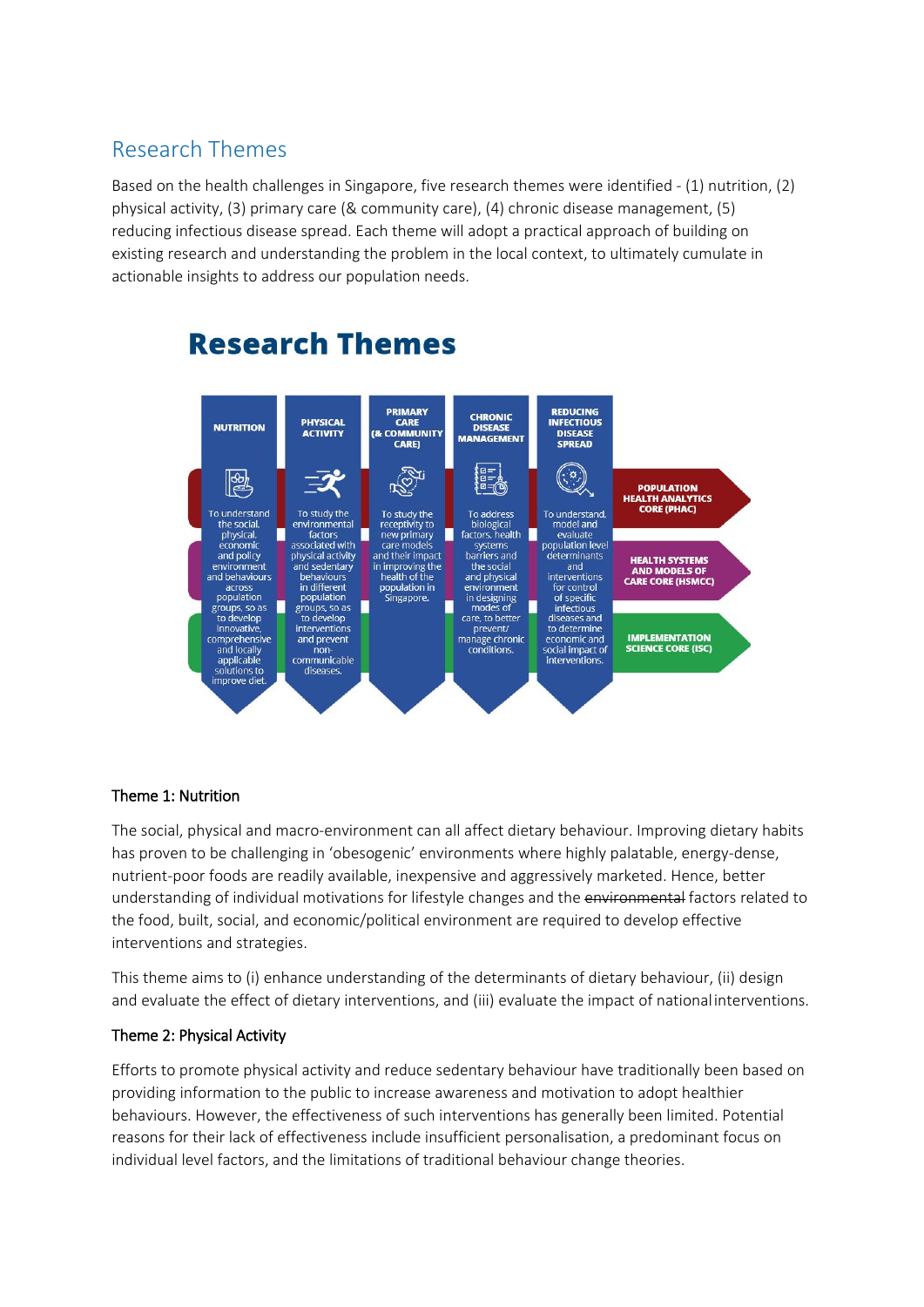This theme aims to (i) investigate the role of environmental influence on physical activity and sedentary behaviour, (ii) assess real time activity and interactions of individuals with contextual environmental factors, and (iii) develop and evaluate dynamically tailored real-time interventions to improve physical activity and sedentary behaviour.

#### Theme 3: Primary Care (& Community Care)

A robust and well-functioning primary care system acts as the crucial gateway between health services and population health, providing a strong anchor for both the control of infectious disease as well as the long-term management of patients with chronic, non-communicable diseases. With rapid aging and the increasing prevalence of multi-morbidity, the role of the primary care sector is becoming increasingly important and complex. Worldwide, primary care providers face the pressure of the need to enhance their own capacity while also committing to the coordination of care with other external partners. Strengthening primary care has become a high priority for many health systems, with reforms aiming towards ensuring equitable access to affordable, comprehensive, highquality primary care services through better health technology and improved management practices.

The primary care theme aims to (i) assess the strengths and weaknesses of the current primary care sector, (ii) evaluate the current impact of primary care on population health, (iii) evaluate the implementation, impact and cost-effectiveness of new models of care and innovations to clinical practice, and (iv) propose innovations to clinical practice or models of care.

#### Theme 4: Chronic Disease Management

There is consensus that better management of patients with chronic conditions requires a personcentred approach, rather than one centred on the diagnosed disease. Active participation is crucial for achieving any kind of disease control and their personal needs and preferences must be taken into account in clinical decision making. Such tailored care, while important for those chronically ill, is particularly relevant for persons with Type 2 diabetes. There is no 'typical' diabetic patient and standardised management is likely to yield differential effects. Large scale clinical trials have pointed towards characteristics such as patient age, disease duration, co-morbidities, and patient attitude, as possible modifiers.

The chronic disease management theme aims to (i) identify health system level facilitators and barriers that impact the effective prevention, treatment and control of chronic conditions and factors that affect patients' experience, (ii) understand factors leading to poor adherence among the target populations and develop tools to improve efficacy of healthcare intervention, and (iii) evaluate programmes to improve chronic disease management.

#### Theme 5: Reducing Infectious Disease Spread

Interventions to prevent infectious diseases ought to be simpler than interventions to prevent complex lifestyle-related diseases such as diabetes, but substantial barriers remain that hinder our progress in reducing the impact of infectious diseases at the population level. These include imperfect hand hygiene and practices while sick, inappropriate antibiotic usage, low uptake of non-compulsory vaccination, high risk sexual behaviour, and failure to remove breeding sites around homes and other locations.

This theme aims to (i) ascertain the population level determinants for effective control of specific infectious diseases, (ii) study and model the effect of specific interventions in reducing the spread of these diseases, understand the knowledge, attitudes and practices on, as well as barriers to population level interventions for reducing the spread of infectious diseases, and (iii) determine the